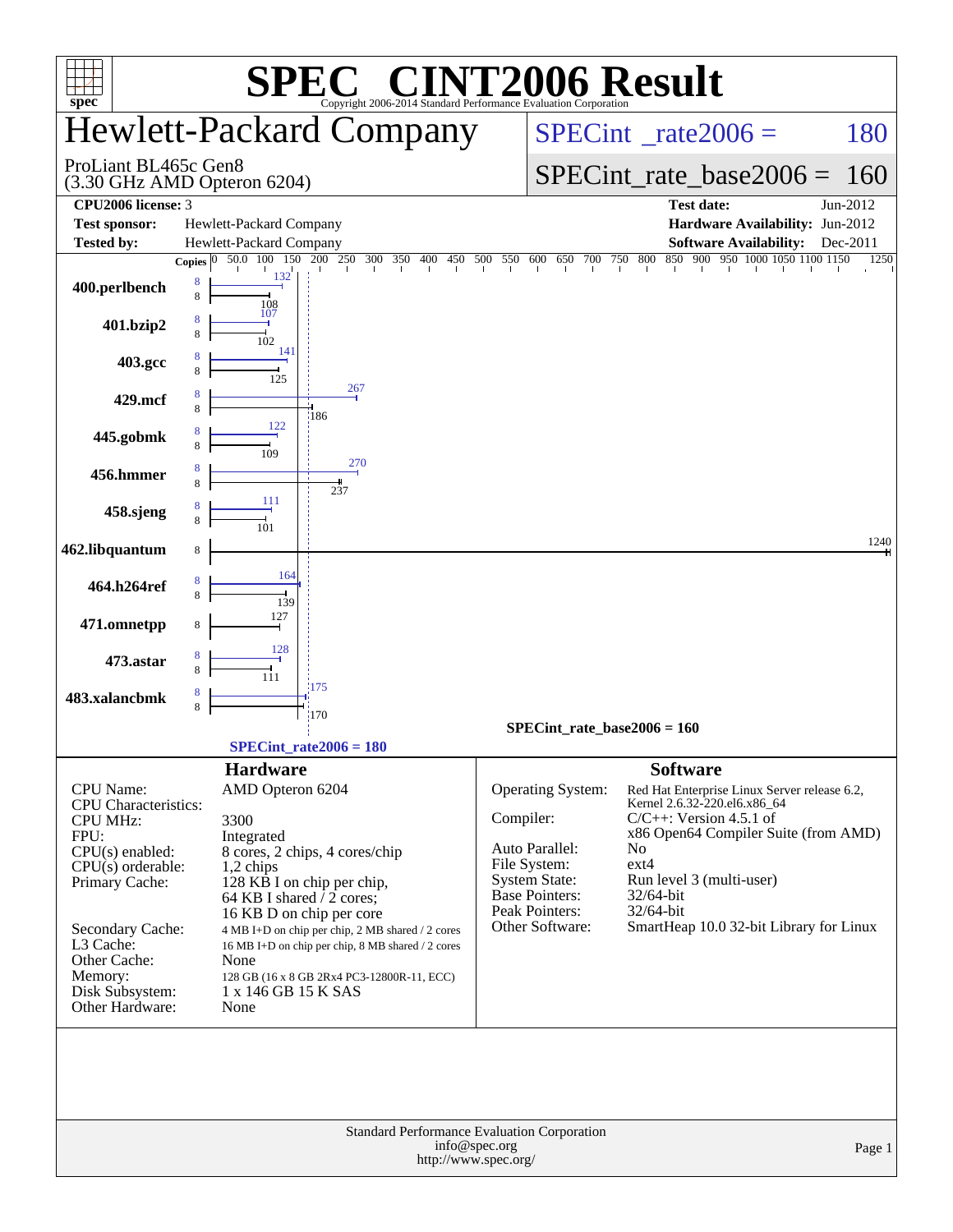

## Hewlett-Packard Company

 $SPECTnt_rate2006 = 180$ 

#### ProLiant BL465c Gen8

(3.30 GHz AMD Opteron 6204)

[SPECint\\_rate\\_base2006 =](http://www.spec.org/auto/cpu2006/Docs/result-fields.html#SPECintratebase2006) 160

**[Test sponsor:](http://www.spec.org/auto/cpu2006/Docs/result-fields.html#Testsponsor)** Hewlett-Packard Company **[Hardware Availability:](http://www.spec.org/auto/cpu2006/Docs/result-fields.html#HardwareAvailability)** Jun-2012

**[CPU2006 license:](http://www.spec.org/auto/cpu2006/Docs/result-fields.html#CPU2006license)** 3 **[Test date:](http://www.spec.org/auto/cpu2006/Docs/result-fields.html#Testdate)** Jun-2012 **[Tested by:](http://www.spec.org/auto/cpu2006/Docs/result-fields.html#Testedby)** Hewlett-Packard Company **[Software Availability:](http://www.spec.org/auto/cpu2006/Docs/result-fields.html#SoftwareAvailability)** Dec-2011

### **[Results Table](http://www.spec.org/auto/cpu2006/Docs/result-fields.html#ResultsTable)**

|                                                                                                          | <b>Base</b>   |                |       |                |            |                |                  | <b>Peak</b>   |                |              |                |              |                |              |
|----------------------------------------------------------------------------------------------------------|---------------|----------------|-------|----------------|------------|----------------|------------------|---------------|----------------|--------------|----------------|--------------|----------------|--------------|
| <b>Benchmark</b>                                                                                         | <b>Copies</b> | <b>Seconds</b> | Ratio | <b>Seconds</b> | Ratio      | <b>Seconds</b> | Ratio            | <b>Copies</b> | <b>Seconds</b> | <b>Ratio</b> | <b>Seconds</b> | <b>Ratio</b> | <b>Seconds</b> | <b>Ratio</b> |
| 400.perlbench                                                                                            | 8             | 721            | 108   | 722            | <b>108</b> | 724            | 108              | 8             | 592            | 132          | 593            | 132          | 595            | 131          |
| 401.bzip2                                                                                                | 8             | 764            | 101   | 759            | 102        | 760            | 102              | 8             | 726            | 106          | 716            | 108          | <u>723</u>     | <b>107</b>   |
| $403.\mathrm{gcc}$                                                                                       | 8             | 517            | 124   | 515            | 125        | 517            | 125              | 8             | 458            | 141          | 458            | <u>141</u>   | 457            | 141          |
| $429$ .mcf                                                                                               | 8             | 392            | 186   | 392            | <b>186</b> | 391            | 187              | 8             | 273            | 267          | 272            | 268          | 273            | 267          |
| $445$ .gobm $k$                                                                                          |               | 770            | 109   | 771            | <u>109</u> | 771            | 109 <sub>1</sub> | 8             | 685            | 122          | 685            | 123          | 685            | <u>122</u>   |
| 456.hmmer                                                                                                |               | 317            | 236   | 312            | 239        | 315            | 237              | 8             | 277            | 270          | 277            | 270          | 277            | 270          |
| $458$ .sjeng                                                                                             | 8             | 955            | 101   | 956            | 101        | 952            | 102l             | 8             | 869            | 111          | 871            | 111          | 869            | <u>111</u>   |
| 462.libquantum                                                                                           | 8             | 134            | 1240  | 134            | 1240       | 133            | 1250             | 8             | 134            | 1240         | 134            | 1240         | 133            | 1250         |
| 464.h264ref                                                                                              | 8             | 1278           | 139   | 1283           | 138        | 1276           | 139              | 8             | 1079           | 164          | 1081           | 164          | 1086           | 163          |
| 471.omnetpp                                                                                              | 8             | 396            | 126   | 395            | <u>127</u> | 395            | <b>127</b>       | 8             | 396            | 126          | 395            | <u>127</u>   | 395            | 127          |
| $473$ . astar                                                                                            | 8             | 505            | 111   | 507            | 111        | 505            | 111              | 8             | 439            | 128          | 438            | 128          | 442            | 127          |
| 483.xalancbmk                                                                                            | $\mathbf{8}$  | 325            | 170   | 325            | 170        | 325            | <b>170</b>       | 8             | 315            | 175          | 315            | 175          | 317            | 174          |
| Results appear in the order in which they were run. Bold underlined text indicates a median measurement. |               |                |       |                |            |                |                  |               |                |              |                |              |                |              |

### **[Submit Notes](http://www.spec.org/auto/cpu2006/Docs/result-fields.html#SubmitNotes)**

The config file option 'submit' was used. 'numactl' was used to bind copies to the cores. See the configuration file for details.

### **[Operating System Notes](http://www.spec.org/auto/cpu2006/Docs/result-fields.html#OperatingSystemNotes)**

'ulimit -s unlimited' was used to set environment stack size 'ulimit -l 2097152' was used to set environment locked pages in memory limit

Set transparent\_hugepage=never as a boot parameter in /boot/grub/menu.lst

Set vm/nr\_hugepages=7168 in /etc/sysctl.conf mount -t hugetlbfs nodev /mnt/hugepages

### **[Platform Notes](http://www.spec.org/auto/cpu2006/Docs/result-fields.html#PlatformNotes)**

 BIOS configuration: HP Power Profile set to Maximum Performance Thermal Configuration set to Maximum Cooling System Locality Information Table to Disabled Minimum Processor Idle Power C1e State to Enabled

> Standard Performance Evaluation Corporation [info@spec.org](mailto:info@spec.org) <http://www.spec.org/>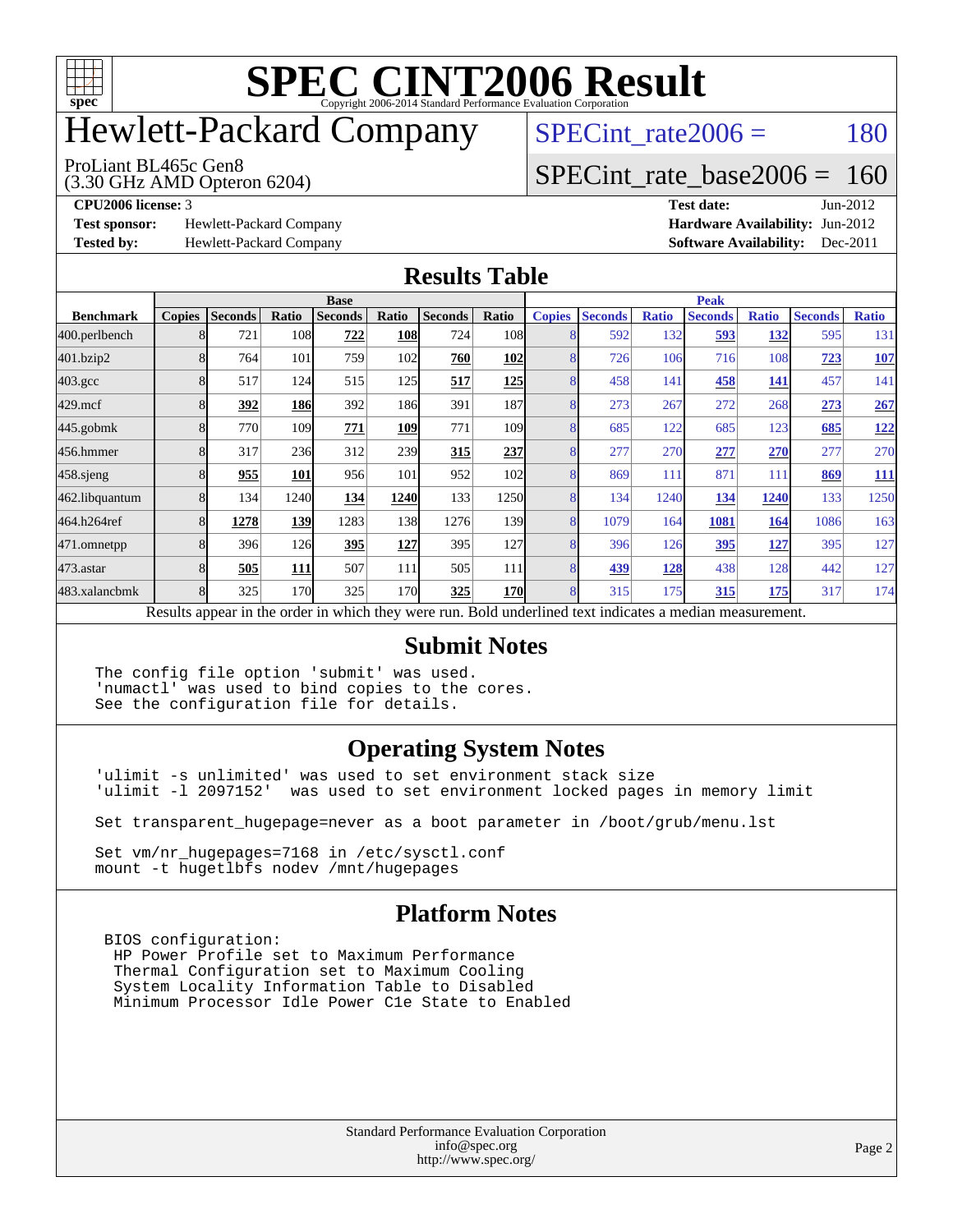

## Hewlett-Packard Company

 $SPECTnt_rate2006 = 180$ 

(3.30 GHz AMD Opteron 6204) ProLiant BL465c Gen8

[SPECint\\_rate\\_base2006 =](http://www.spec.org/auto/cpu2006/Docs/result-fields.html#SPECintratebase2006) 160

**[Test sponsor:](http://www.spec.org/auto/cpu2006/Docs/result-fields.html#Testsponsor)** Hewlett-Packard Company **[Hardware Availability:](http://www.spec.org/auto/cpu2006/Docs/result-fields.html#HardwareAvailability)** Jun-2012 **[Tested by:](http://www.spec.org/auto/cpu2006/Docs/result-fields.html#Testedby)** Hewlett-Packard Company **[Software Availability:](http://www.spec.org/auto/cpu2006/Docs/result-fields.html#SoftwareAvailability)** Dec-2011

**[CPU2006 license:](http://www.spec.org/auto/cpu2006/Docs/result-fields.html#CPU2006license)** 3 **[Test date:](http://www.spec.org/auto/cpu2006/Docs/result-fields.html#Testdate)** Jun-2012

### **[General Notes](http://www.spec.org/auto/cpu2006/Docs/result-fields.html#GeneralNotes)**

Environment variables set by runspec before the start of the run: HUGETLB\_LIMIT = "480" LD\_LIBRARY\_PATH = "/cpu2006/amd1104-rate-libs-revC/32:/cpu2006/amd1104-rate-libs-revC/64"

The x86 Open64 Compiler Suite is only available from (and supported by) AMD at <http://developer.amd.com/cpu/open64>

Binaries were compiled on a system with 2x AMD Opteron 6274 chips + 64GB Memory using RHEL 6.1

**[Base Compiler Invocation](http://www.spec.org/auto/cpu2006/Docs/result-fields.html#BaseCompilerInvocation)**

[C benchmarks](http://www.spec.org/auto/cpu2006/Docs/result-fields.html#Cbenchmarks): [opencc](http://www.spec.org/cpu2006/results/res2012q3/cpu2006-20120618-22993.flags.html#user_CCbase_Fopencc)

[C++ benchmarks:](http://www.spec.org/auto/cpu2006/Docs/result-fields.html#CXXbenchmarks) [openCC](http://www.spec.org/cpu2006/results/res2012q3/cpu2006-20120618-22993.flags.html#user_CXXbase_FopenCC)

### **[Base Portability Flags](http://www.spec.org/auto/cpu2006/Docs/result-fields.html#BasePortabilityFlags)**

 400.perlbench: [-DSPEC\\_CPU\\_LP64](http://www.spec.org/cpu2006/results/res2012q3/cpu2006-20120618-22993.flags.html#b400.perlbench_basePORTABILITY_DSPEC_CPU_LP64) [-DSPEC\\_CPU\\_LINUX\\_X64](http://www.spec.org/cpu2006/results/res2012q3/cpu2006-20120618-22993.flags.html#b400.perlbench_baseCPORTABILITY_DSPEC_CPU_LINUX_X64) 401.bzip2: [-DSPEC\\_CPU\\_LP64](http://www.spec.org/cpu2006/results/res2012q3/cpu2006-20120618-22993.flags.html#suite_basePORTABILITY401_bzip2_DSPEC_CPU_LP64) 403.gcc: [-DSPEC\\_CPU\\_LP64](http://www.spec.org/cpu2006/results/res2012q3/cpu2006-20120618-22993.flags.html#suite_basePORTABILITY403_gcc_DSPEC_CPU_LP64) 429.mcf: [-DSPEC\\_CPU\\_LP64](http://www.spec.org/cpu2006/results/res2012q3/cpu2006-20120618-22993.flags.html#suite_basePORTABILITY429_mcf_DSPEC_CPU_LP64) 445.gobmk: [-DSPEC\\_CPU\\_LP64](http://www.spec.org/cpu2006/results/res2012q3/cpu2006-20120618-22993.flags.html#suite_basePORTABILITY445_gobmk_DSPEC_CPU_LP64) 456.hmmer: [-DSPEC\\_CPU\\_LP64](http://www.spec.org/cpu2006/results/res2012q3/cpu2006-20120618-22993.flags.html#suite_basePORTABILITY456_hmmer_DSPEC_CPU_LP64) 458.sjeng: [-DSPEC\\_CPU\\_LP64](http://www.spec.org/cpu2006/results/res2012q3/cpu2006-20120618-22993.flags.html#suite_basePORTABILITY458_sjeng_DSPEC_CPU_LP64) 462.libquantum: [-DSPEC\\_CPU\\_LP64](http://www.spec.org/cpu2006/results/res2012q3/cpu2006-20120618-22993.flags.html#suite_basePORTABILITY462_libquantum_DSPEC_CPU_LP64) [-DSPEC\\_CPU\\_LINUX](http://www.spec.org/cpu2006/results/res2012q3/cpu2006-20120618-22993.flags.html#b462.libquantum_baseCPORTABILITY_DSPEC_CPU_LINUX) 464.h264ref: [-DSPEC\\_CPU\\_LP64](http://www.spec.org/cpu2006/results/res2012q3/cpu2006-20120618-22993.flags.html#suite_basePORTABILITY464_h264ref_DSPEC_CPU_LP64) 483.xalancbmk: [-DSPEC\\_CPU\\_LINUX](http://www.spec.org/cpu2006/results/res2012q3/cpu2006-20120618-22993.flags.html#b483.xalancbmk_baseCXXPORTABILITY_DSPEC_CPU_LINUX)

### **[Base Optimization Flags](http://www.spec.org/auto/cpu2006/Docs/result-fields.html#BaseOptimizationFlags)**

#### [C benchmarks](http://www.spec.org/auto/cpu2006/Docs/result-fields.html#Cbenchmarks):

[-march=bdver1](http://www.spec.org/cpu2006/results/res2012q3/cpu2006-20120618-22993.flags.html#user_CCbase_F-march_fdb9f2653a6b3eaa60be4cf93a9ba5f3) [-Ofast](http://www.spec.org/cpu2006/results/res2012q3/cpu2006-20120618-22993.flags.html#user_CCbase_F-Ofast) [-CG:local\\_sched\\_alg=1](http://www.spec.org/cpu2006/results/res2012q3/cpu2006-20120618-22993.flags.html#user_CCbase_F-CG:local_sched_alg_2175ca61f1a2717f1ec57b14995b9e7a) [-INLINE:aggressive=ON](http://www.spec.org/cpu2006/results/res2012q3/cpu2006-20120618-22993.flags.html#user_CCbase_F-INLINE:aggressive_1968a21fda3b9e485676870015f71302) [-IPA:plimit=8000](http://www.spec.org/cpu2006/results/res2012q3/cpu2006-20120618-22993.flags.html#user_CCbase_F-IPA:plimit_92cba83f3d47f09c7d5368fda93ddbd7) [-IPA:small\\_pu=100](http://www.spec.org/cpu2006/results/res2012q3/cpu2006-20120618-22993.flags.html#user_CCbase_F-IPA:small_pu_900a09767c6929d55c26ea3d32399996) [-HP:bd=2m:heap=2m](http://www.spec.org/cpu2006/results/res2012q3/cpu2006-20120618-22993.flags.html#user_CCbase_F-HUGEPAGE_539c723a9f9bd1bd95cd839aeb740bae) [-mso](http://www.spec.org/cpu2006/results/res2012q3/cpu2006-20120618-22993.flags.html#user_CCbase_F-mso) [-LNO:prefetch=2](http://www.spec.org/cpu2006/results/res2012q3/cpu2006-20120618-22993.flags.html#user_CCbase_F-LNO:prefetch_9aee81855ba0592a3c8a40ba7b041143)

#### [C++ benchmarks:](http://www.spec.org/auto/cpu2006/Docs/result-fields.html#CXXbenchmarks)

[-march=bdver1](http://www.spec.org/cpu2006/results/res2012q3/cpu2006-20120618-22993.flags.html#user_CXXbase_F-march_fdb9f2653a6b3eaa60be4cf93a9ba5f3) [-Ofast](http://www.spec.org/cpu2006/results/res2012q3/cpu2006-20120618-22993.flags.html#user_CXXbase_F-Ofast) [-m32](http://www.spec.org/cpu2006/results/res2012q3/cpu2006-20120618-22993.flags.html#user_CXXbase_F-m32) [-INLINE:aggressive=on](http://www.spec.org/cpu2006/results/res2012q3/cpu2006-20120618-22993.flags.html#user_CXXbase_F-INLINE:aggressive_e14807c0a1e56a6a83cb25ab07c7ae8a) -CG:cmp peep=on [-D\\_\\_OPEN64\\_FAST\\_SET](http://www.spec.org/cpu2006/results/res2012q3/cpu2006-20120618-22993.flags.html#user_CXXbase_F-D__OPEN64_FAST_SET_294c6d8260f208640e5474aae24dc22e) [-L/root/work/libraries/SmartHeap-10/lib -lsmartheap](http://www.spec.org/cpu2006/results/res2012q3/cpu2006-20120618-22993.flags.html#user_CXXbase_F-L_lib_directory_lsmartheap_85a76c4428362ddebb9fcf59329573fc)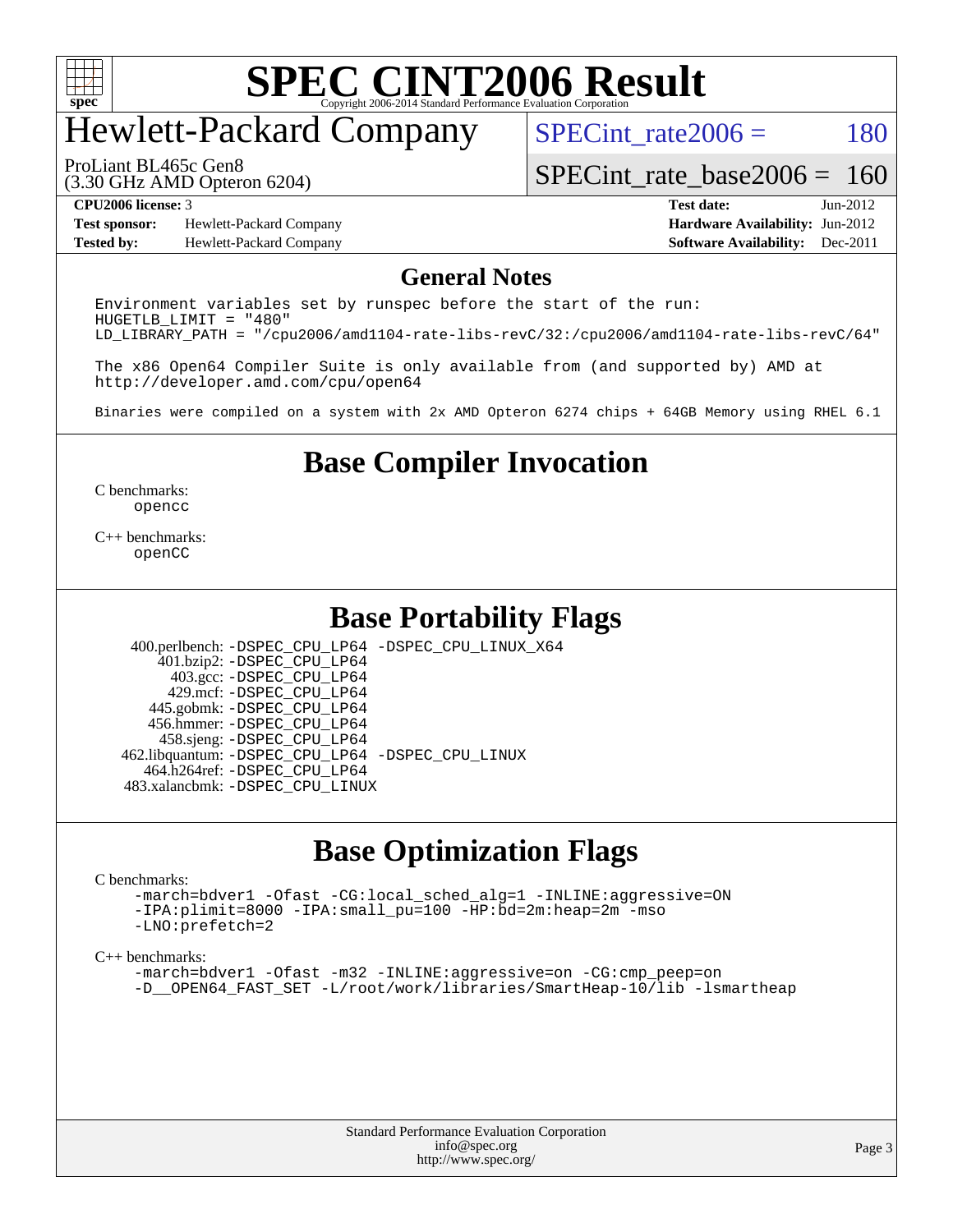

# Hewlett-Packard Company

 $SPECTnt_rate2006 = 180$ 

(3.30 GHz AMD Opteron 6204) ProLiant BL465c Gen8

[SPECint\\_rate\\_base2006 =](http://www.spec.org/auto/cpu2006/Docs/result-fields.html#SPECintratebase2006) 160

**[Test sponsor:](http://www.spec.org/auto/cpu2006/Docs/result-fields.html#Testsponsor)** Hewlett-Packard Company **[Hardware Availability:](http://www.spec.org/auto/cpu2006/Docs/result-fields.html#HardwareAvailability)** Jun-2012 **[Tested by:](http://www.spec.org/auto/cpu2006/Docs/result-fields.html#Testedby)** Hewlett-Packard Company **[Software Availability:](http://www.spec.org/auto/cpu2006/Docs/result-fields.html#SoftwareAvailability)** Dec-2011

**[CPU2006 license:](http://www.spec.org/auto/cpu2006/Docs/result-fields.html#CPU2006license)** 3 **[Test date:](http://www.spec.org/auto/cpu2006/Docs/result-fields.html#Testdate)** Jun-2012

### **[Peak Compiler Invocation](http://www.spec.org/auto/cpu2006/Docs/result-fields.html#PeakCompilerInvocation)**

[C benchmarks](http://www.spec.org/auto/cpu2006/Docs/result-fields.html#Cbenchmarks): [opencc](http://www.spec.org/cpu2006/results/res2012q3/cpu2006-20120618-22993.flags.html#user_CCpeak_Fopencc)

[C++ benchmarks:](http://www.spec.org/auto/cpu2006/Docs/result-fields.html#CXXbenchmarks) [openCC](http://www.spec.org/cpu2006/results/res2012q3/cpu2006-20120618-22993.flags.html#user_CXXpeak_FopenCC)

### **[Peak Portability Flags](http://www.spec.org/auto/cpu2006/Docs/result-fields.html#PeakPortabilityFlags)**

 400.perlbench: [-DSPEC\\_CPU\\_LP64](http://www.spec.org/cpu2006/results/res2012q3/cpu2006-20120618-22993.flags.html#b400.perlbench_peakPORTABILITY_DSPEC_CPU_LP64) [-DSPEC\\_CPU\\_LINUX\\_X64](http://www.spec.org/cpu2006/results/res2012q3/cpu2006-20120618-22993.flags.html#b400.perlbench_peakCPORTABILITY_DSPEC_CPU_LINUX_X64) 401.bzip2: [-DSPEC\\_CPU\\_LP64](http://www.spec.org/cpu2006/results/res2012q3/cpu2006-20120618-22993.flags.html#suite_peakPORTABILITY401_bzip2_DSPEC_CPU_LP64) 445.gobmk: [-DSPEC\\_CPU\\_LP64](http://www.spec.org/cpu2006/results/res2012q3/cpu2006-20120618-22993.flags.html#suite_peakPORTABILITY445_gobmk_DSPEC_CPU_LP64) 456.hmmer: [-DSPEC\\_CPU\\_LP64](http://www.spec.org/cpu2006/results/res2012q3/cpu2006-20120618-22993.flags.html#suite_peakPORTABILITY456_hmmer_DSPEC_CPU_LP64) 458.sjeng: [-DSPEC\\_CPU\\_LP64](http://www.spec.org/cpu2006/results/res2012q3/cpu2006-20120618-22993.flags.html#suite_peakPORTABILITY458_sjeng_DSPEC_CPU_LP64) 462.libquantum: [-DSPEC\\_CPU\\_LP64](http://www.spec.org/cpu2006/results/res2012q3/cpu2006-20120618-22993.flags.html#suite_peakPORTABILITY462_libquantum_DSPEC_CPU_LP64) [-DSPEC\\_CPU\\_LINUX](http://www.spec.org/cpu2006/results/res2012q3/cpu2006-20120618-22993.flags.html#b462.libquantum_peakCPORTABILITY_DSPEC_CPU_LINUX) 464.h264ref: [-DSPEC\\_CPU\\_LP64](http://www.spec.org/cpu2006/results/res2012q3/cpu2006-20120618-22993.flags.html#suite_peakPORTABILITY464_h264ref_DSPEC_CPU_LP64) 483.xalancbmk: [-DSPEC\\_CPU\\_LINUX](http://www.spec.org/cpu2006/results/res2012q3/cpu2006-20120618-22993.flags.html#b483.xalancbmk_peakCXXPORTABILITY_DSPEC_CPU_LINUX)

### **[Peak Optimization Flags](http://www.spec.org/auto/cpu2006/Docs/result-fields.html#PeakOptimizationFlags)**

[C benchmarks](http://www.spec.org/auto/cpu2006/Docs/result-fields.html#Cbenchmarks):

| 400.perlbench: -march=bdver1 -fb_create fbdata(pass 1)<br>$-fb\_{opt}$ fbdata(pass 2) $-0$ fast $-LNO:pretetch=2$ $-LNO:opt=0$<br>-IPA:plimit=20000 -OPT:unroll_times_max=8<br>-OPT:unroll_size=256 -OPT:unroll_level=2 -OPT:keep_ext=on<br>-WOPT:if_conv=0 -WOPT:sib=on -CG:local_sched_alg=1<br>-CG:unroll fb req=on -CG:movext icmp=off -HP:bd=2m:heap=2m |     |
|--------------------------------------------------------------------------------------------------------------------------------------------------------------------------------------------------------------------------------------------------------------------------------------------------------------------------------------------------------------|-----|
| 401.bzip2:-march=bdver1 -fb_create fbdata(pass1)<br>$-fb_{opt}$ fbdata(pass 2) -03 -LNO:prefetch=2 -LNO:pf2=0<br>-OPT:alias=disjoint -OPT:goto=off -CG:local_sched_alg=1<br>$-HP:bdt=2m:heap=2m$                                                                                                                                                             |     |
| 403.gcc: -march=bdver1 -fb_create fbdata(pass 1)<br>-fb_opt fbdata(pass 2) -Ofast -LNO:trip_count=256<br>-CG:cmp_peep=on -CG:pre_minreg_level=2 -m32<br>$-HP:bdt=2m:heap=2m -GRA:unspill=on -IPA:small_pu=200$<br>$-WOPT: si$                                                                                                                                |     |
| 429.mcf: -march=bdver1 -03 -OPT:unroll_times_max=5 -ipa<br>-INLINE:aggressive=on -CG:gcm=off -CG:dsched=on<br>-GRA: prioritize_by_density=on -m32 -HP:bdt=2m:heap=2m -mso                                                                                                                                                                                    |     |
| 445.gobmk: -march=bdver1 -fb create fbdata(pass 1)<br>-fb_opt fbdata(pass 2) -Ofast -OPT:unroll_size=256<br>-OPT:unroll_times_max=8 -OPT:keep_ext=on -IPA:plimit=750<br>-IPA:min_hotness=300 -IPA:pu_reorder=1<br>Continued on next page                                                                                                                     |     |
| <b>Standard Performance Evaluation Corporation</b><br>info@spec.org                                                                                                                                                                                                                                                                                          | Pag |
| http://www.spec.org/                                                                                                                                                                                                                                                                                                                                         |     |

e 4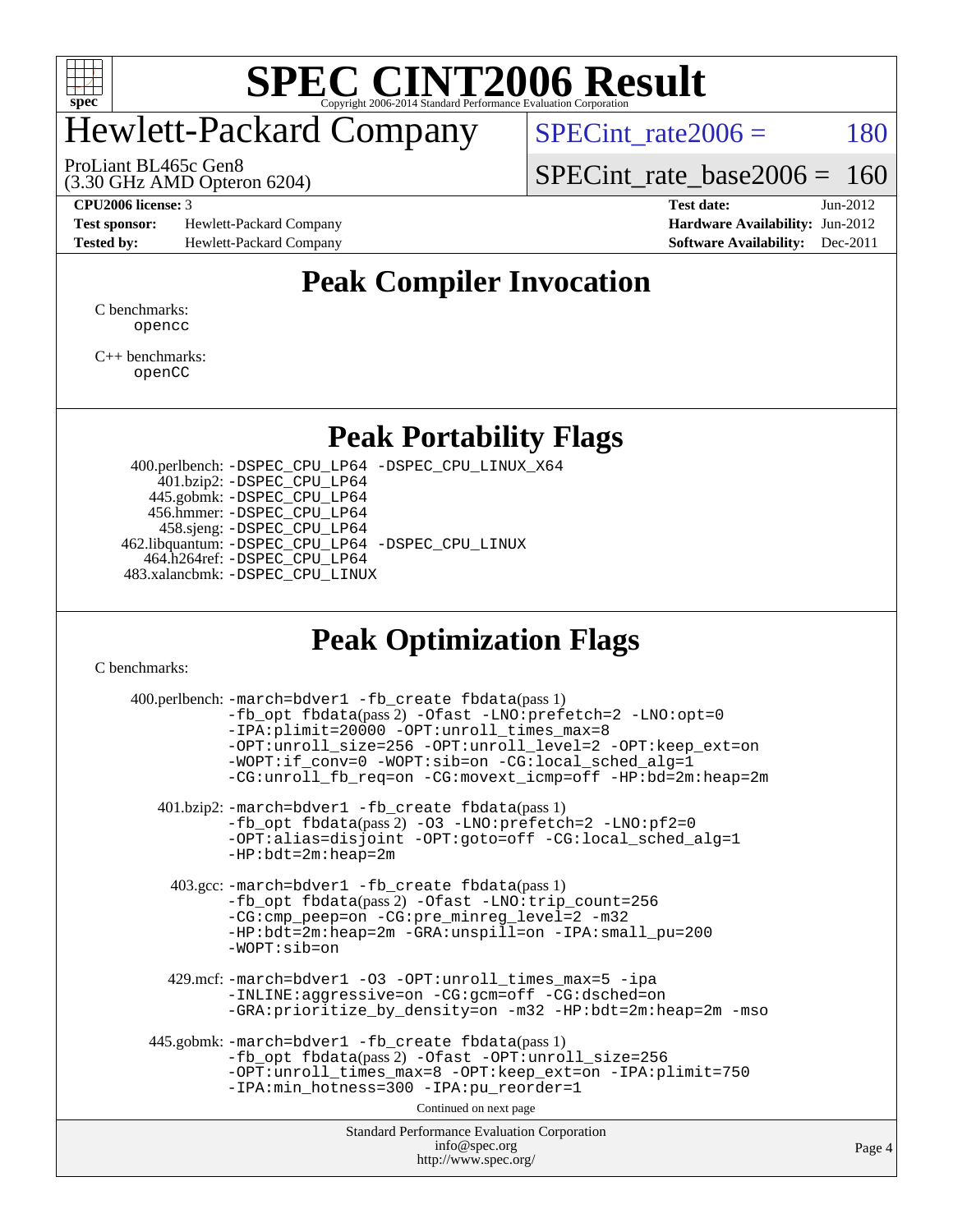

## Hewlett-Packard Company

 $SPECTnt_rate2006 = 180$ 

(3.30 GHz AMD Opteron 6204) ProLiant BL465c Gen8

[SPECint\\_rate\\_base2006 =](http://www.spec.org/auto/cpu2006/Docs/result-fields.html#SPECintratebase2006) 160

**[Test sponsor:](http://www.spec.org/auto/cpu2006/Docs/result-fields.html#Testsponsor)** Hewlett-Packard Company **[Hardware Availability:](http://www.spec.org/auto/cpu2006/Docs/result-fields.html#HardwareAvailability)** Jun-2012 **[Tested by:](http://www.spec.org/auto/cpu2006/Docs/result-fields.html#Testedby)** Hewlett-Packard Company **[Software Availability:](http://www.spec.org/auto/cpu2006/Docs/result-fields.html#SoftwareAvailability)** Dec-2011

**[CPU2006 license:](http://www.spec.org/auto/cpu2006/Docs/result-fields.html#CPU2006license)** 3 **[Test date:](http://www.spec.org/auto/cpu2006/Docs/result-fields.html#Testdate)** Jun-2012

### **[Peak Optimization Flags \(Continued\)](http://www.spec.org/auto/cpu2006/Docs/result-fields.html#PeakOptimizationFlags)**

| 445.gobmk (continued):                                                                                                                                                                                                            | -LNO:ignore_feedback=off -WOPT:if_conv=2 -HP:bd=2m:heap=2m                                                                                                                                                                                                                                                                                 |  |  |  |  |  |  |
|-----------------------------------------------------------------------------------------------------------------------------------------------------------------------------------------------------------------------------------|--------------------------------------------------------------------------------------------------------------------------------------------------------------------------------------------------------------------------------------------------------------------------------------------------------------------------------------------|--|--|--|--|--|--|
|                                                                                                                                                                                                                                   | 456.hmmer: -march=bdver1 -fb_create fbdata(pass 1)<br>-fb_opt fbdata(pass 2) -Ofast -LNO: prefetch=2<br>-OPT:alias=disjoint -OPT:unroll_times_max=16<br>-OPT:unroll_size=512 -OPT:unroll_level=2 -OPT:keep_ext=on<br>-CG:cflow=0 -CG:cmp peep=on -CG:pre local sched=off<br>$-HP:bdt=2m:heap=2m$                                           |  |  |  |  |  |  |
|                                                                                                                                                                                                                                   | 458.sjeng: -march=bdver1 -fb_create fbdata(pass 1)<br>-fb_opt fbdata(pass 2) -Ofast -CG:ptr_load_use=0<br>-CG:divrem opt=on -CG:movext icmp=off -CG:locs best=on<br>-LNO:full_unroll=10 -IPA:pu_reorder=2 -HP:heap=2m:bd=2m<br>$-WOPT: sib=on$                                                                                             |  |  |  |  |  |  |
|                                                                                                                                                                                                                                   | $462$ .libquantum: basepeak = yes                                                                                                                                                                                                                                                                                                          |  |  |  |  |  |  |
|                                                                                                                                                                                                                                   | 464.h264ref: -march=bdver1 -fb_create fbdata(pass 1)<br>-fb_opt fbdata(pass 2) -03 -OPT:unroll_size=256<br>-OPT:unroll_times_max=2 -IPA:plimit=20000<br>-OPT:alias=disjoint -CG:ptr_load_use=0<br>-CG:local_sched_alg=1 -HP:bdt=2m:heap=2m                                                                                                 |  |  |  |  |  |  |
| $C++$ benchmarks:                                                                                                                                                                                                                 |                                                                                                                                                                                                                                                                                                                                            |  |  |  |  |  |  |
|                                                                                                                                                                                                                                   | $471.$ omnetpp: basepeak = yes                                                                                                                                                                                                                                                                                                             |  |  |  |  |  |  |
|                                                                                                                                                                                                                                   | 473.astar: -march=bdver1 -fb_create fbdata(pass 1)<br>-fb_opt fbdata(pass 2) -Ofast -TENV: frame_pointer=off<br>-WOPT:if_conv=0 -WOPT:sib=on -CG:divrem_opt=on<br>-CG:p2align=1 -CG:dsched=on -GRA:optimize_boundary=on<br>-OPT:alias=disjoint -INLINE:aggressive=on<br>-IPA: small_pu=3000 -IPA: plimit=3000 -m32<br>$-HP:bdt=2m:heap=2m$ |  |  |  |  |  |  |
|                                                                                                                                                                                                                                   | 483.xalancbmk: -march=bdver1 -Ofast -LNO:prefetch=2 -OPT:unroll_size=512<br>-OPT:unroll_times_max=8 -D__OPEN64_FAST_SET<br>-INLINE:aggressive=on -m32 -CG:cmp_peep=on<br>-CG:local_sched=off -CG:p2align=1 -GRA:unspill=on<br>-TENV: frame_pointer=off -fno-emit-exceptions<br>-L/root/work/libraries/SmartHeap-10/lib -lsmartheap         |  |  |  |  |  |  |
|                                                                                                                                                                                                                                   | The flags files that were used to format this result can be browsed at                                                                                                                                                                                                                                                                     |  |  |  |  |  |  |
| http://www.spec.org/cpu2006/flags/HP-Platform-Flags-AMD-V1.2-A.20120703.html<br>http://www.spec.org/cpu2006/flags/x86-open64-451-flags-rate-revC.html                                                                             |                                                                                                                                                                                                                                                                                                                                            |  |  |  |  |  |  |
| You can also download the XML flags sources by saving the following links:<br>http://www.spec.org/cpu2006/flags/HP-Platform-Flags-AMD-V1.2-A.20120703.xml<br>http://www.spec.org/cpu2006/flags/x86-open64-451-flags-rate-revC.xml |                                                                                                                                                                                                                                                                                                                                            |  |  |  |  |  |  |
|                                                                                                                                                                                                                                   |                                                                                                                                                                                                                                                                                                                                            |  |  |  |  |  |  |

Standard Performance Evaluation Corporation [info@spec.org](mailto:info@spec.org) <http://www.spec.org/>